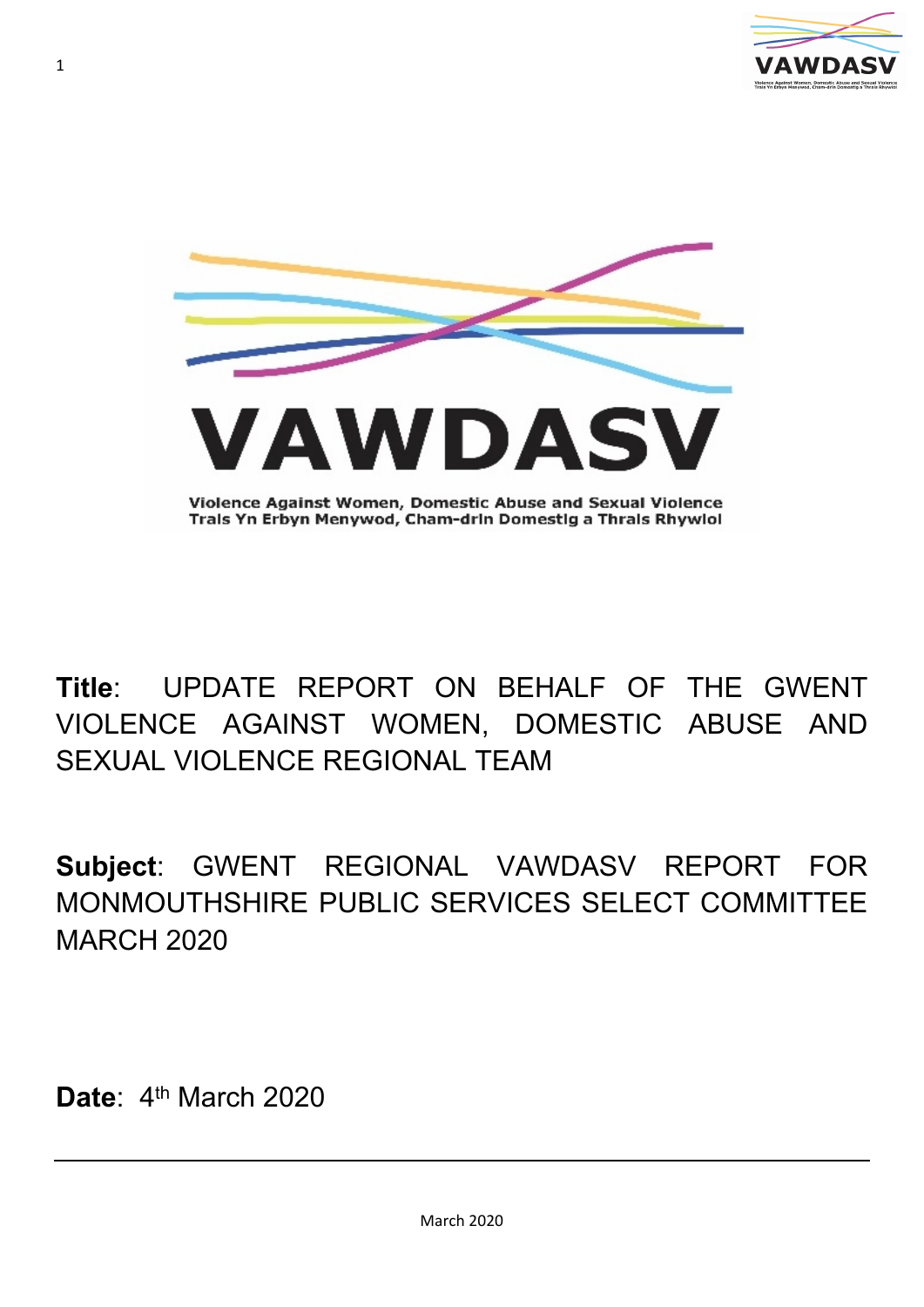

## Purpose

The Violence against Women, Domestic Abuse and Sexual Violence (Wales) Act 2015 places a duty on Local Authorities and Local Health Boards to publish a report of the progress made during each financial year in achieving the objectives specified in local/regional strategies. The statutory responsibilities under the VAWDASV (Wales) Act 2015 are discharged through the VAWDASV Partnership Board and annual reporting against the Regional Strategy and Delivery Plan are submitted into Gwent Public Services Boards.

This is detailed and strengthened by the Gwent VAWDASV strategy 2018 – 2023 which was approved by each of the Gwent Public Service Boards prior to publication in May 2018. This report describes how the Gwent VAWDASV Regional Team supports all Gwent relevant authorities, and in particular, Monmouthshire County Council, to deliver the responsibilities outlined in the VAWDASV (Wales) Act 2015 and is supported by previous annual reports presented by members of the Regional Team.

#### **Background**

The Gwent Regional Team was established in April 2015 to formalise regional collaboration; to bring together and further develop structures to implement new legislative requirements under the Violence against Women, Domestic Abuse and Sexual Violence (Wales) Act 2015. The early development of the regional model based on progress made as the pilot area for regionalisation for Welsh Government. Cordis Bright independently evaluated this in 2015, based on a set of recommendations that has set the direction for continued regional working. As the pathfinder region, we have brought together the strategic governance, development and co-ordination of the VAWDASV agenda ahead of other regions in Wales.

The Welsh Government VAWDASV Grant is one element of funding that contributes to the regional response to VAWDASV. This grant has funds the regional coordination team, training, communication and engagement and just over 50% towards the regional IDVA service. Funding is on annual basis on approval of the Regional delivery plan. Although hosted by Newport City Council, the team is very much a regional resource.

The Regional team reports to the Gwent VAWDASV Partnership Board (Board). Board membership includes representatives from each of the five local authorities, Gwent Police and the Office of the Police and Crime Commissioner, Aneurin Bevan University Health Board, Wales Ambulance Service Trust, Probation Services, Registered Social Landlords, Supporting People (Housing Support Grant) Regional Teams, Fire and Rescue Service, Gwent Safeguarding Boards, and VAWDASV specialist sector partners. A senior Welsh Government Official attends each Board meeting for two way sharing of information, practice sharing and risk management.

The role of the VAWDASV Partnership Board is to provide the governance structure that will develop and monitor VAWDASV regional working. Through a structure of working groups the Partnership Board, ensures that the priorities identified in the Strategy translate into actions that can make a real difference to the well-being and safety of people living in Gwent, both now and in the future.

Monmouthshire County Council regularly represented at the following groups:

- Gwent VAWDASV Partnership Board
- Gwent VAWDASV Strategic Delivery Group
- Gwent Domestic Homicide Review (DHR) Planning Group
- Gwent VAWDASV Communication and Engagement Group
- Gwent VAWDASV Whole Education Approach Group members
- Gwent VAWDASV Commissioners Group members
- Gwent VAWDASV Training Sub Group members
- Gwent VAWDASV Independent Domestic Violence Advisor Steering Group

This level of membership and collaboration ensures Monmouthshire County Council residents are well represented and considered.

It has to be noted, the loss of the regional base in Mamhilad has had a significant effect on the regional team and partners. The impact will be detailed in the end of year progress report to be shared in April 2020.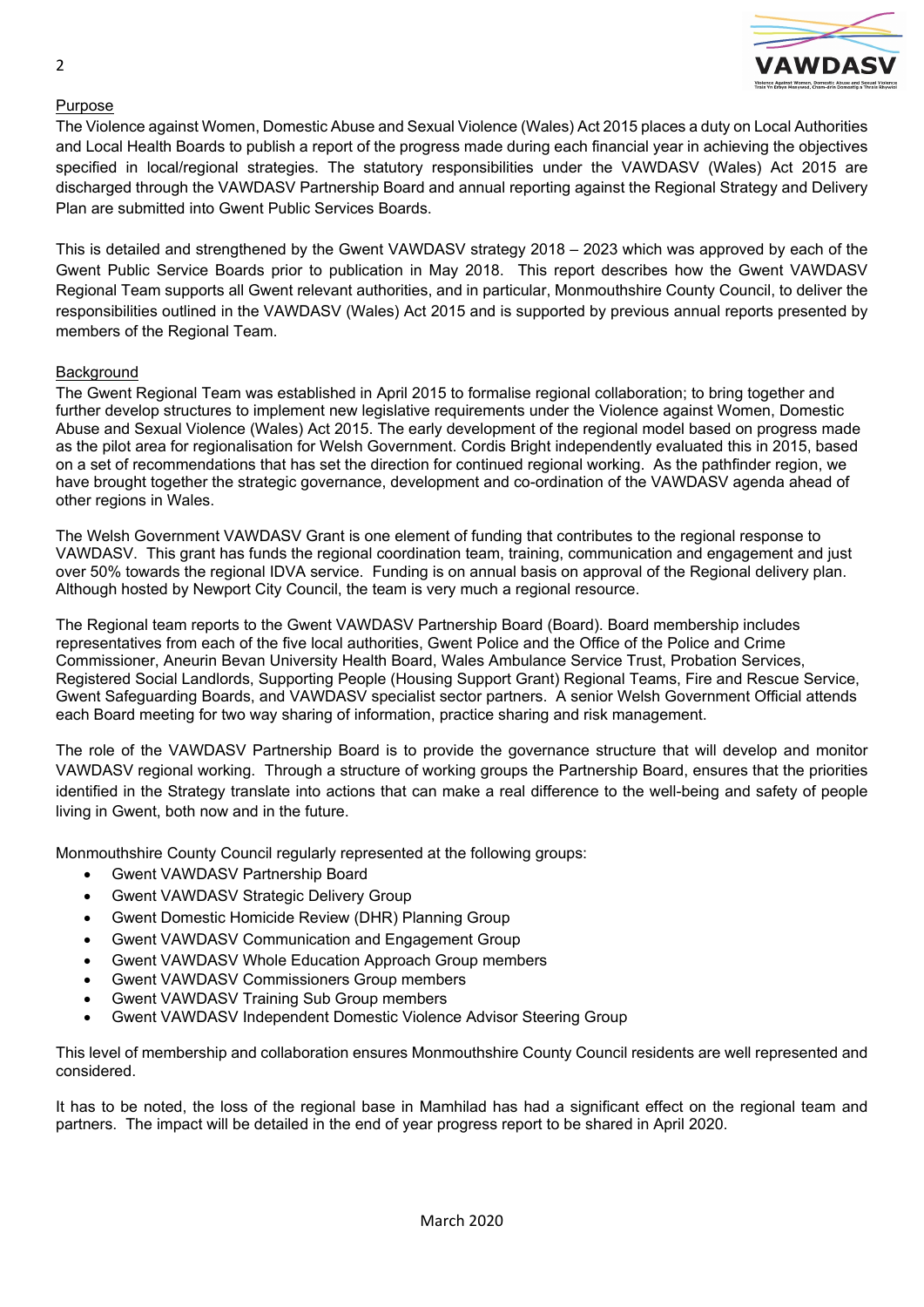

# Strategy and Delivery Plan

As detailed above the initial focus for the Regional Team was to formalise regional collaboration by developing and publicising The Gwent VAWDASV Strategy 2018 – 2023. Published in May 2018, the Strategy identifies Six Strategic Priorities that will contribute to the pursuit of the **prevention** of violence and abuse, the **protection** of victims and the **support** of all those affected. [https://www.gwentsafeguarding.org.uk/Documents-en/VAWDASV/Gwent-VAWDASV-](https://www.gwentsafeguarding.org.uk/Documents-en/VAWDASV/Gwent-VAWDASV-Strategy.pdf)[Strategy.pdf](https://www.gwentsafeguarding.org.uk/Documents-en/VAWDASV/Gwent-VAWDASV-Strategy.pdf) .

Since publication, detailed objectives and actions under each Strategic Priority are identified and monitored through the annual delivery plan. The Gwent Strategic Delivery Group is responsible for monitoring and evaluating progress against this delivery plan, with key risks escalated to the Gwent VAWDASV Partnership Board. In addition to the monitoring and evaluation undertaken by the Strategic Delivery Group and Board, relevant authority scrutiny processes also evaluate performance through an annual progress report.

## Key Progress

Highlighted progress against each of the Six Strategic Priorities since publication of the Strategy in May 2018 are listed below, although it is important to note that there are elements of each which cross over into others. Where appropriate figures for 2019/20 will be provided in the end of year report. A copy of the 2019/20 delivery plan (not yet completed) and the 2020/21 delivery plan are embedded at the end of this report:

#### *Strategic Priority 1: Increase awareness and challenge attitudes of VAWDASV across Gwent:*

- Overseen by the Gwent VAWDASV Communication and Engagement Group
- Development and building of the VAWDASV pages on the Gwent Safeguarding website including a Gwent Service Directory
- Development and maintenance of a cascade network to share key information with all partner agencies
- Development and cascading of a Gwent Awareness raising poster campaign with Gwent survivor case studies and images
- Development and cascading of a survivor led brochure with details on the nature of abuse and support available
- Promoting of Welsh Government campaigns including This is Me, the Bystander campaign and This is Not Love, This is Control, along with other key national and international events
- Facilitation of Gwent wide White Ribbon walks, held in Caldicot Castle November 2019
- Hosting and facilitation of a sexual violence conference in February 2019
- Awareness raising and best practice presentations at Local Safeguarding Networks (including Monmouthshire) in May and November of each year
- Promotion of the Live Fear Free helpline and Gwent Safeguarding website through media, posters and merchandise
- Development and promotion of a Gwent VAWDASV Involvement and [Engagement](https://www.gwentsafeguarding.org.uk/en/VAWDASV/Files/Gwent-VAWDASV-Involvement-and-Engagement-Introductory-Guide.pdf) Introductory Guide
- Extensive consultation with male and female survivors, service managers and operational staff in relation to the Strategy and updated Needs Assessment
- Facilitation and promotion of a male survivor consultation and peer support group M.A.R.S. (Male Abuse and Rape Survivors)
- Feedback to Board and all sub groups on the findings and ideas from survivors
- Planning for two regional community consultation events in March 2020

# *Strategic Priority 2: Increase awareness of children and young people on safe, equal and healthy relationships, and that abusive behaviour is always wrong*

- Overseen by the Gwent VAWDASV Whole Education Approach Group
- Development and dissemination of the Gwent Whole Education Approach Guide based on curriculum changes
- Support for Operation Encompass introduction in Gwent schools
- Support and reporting upon Spectrum sessions in Gwent schools
- Discussions with South Wales University on how guidance can be supported within Further and Higher education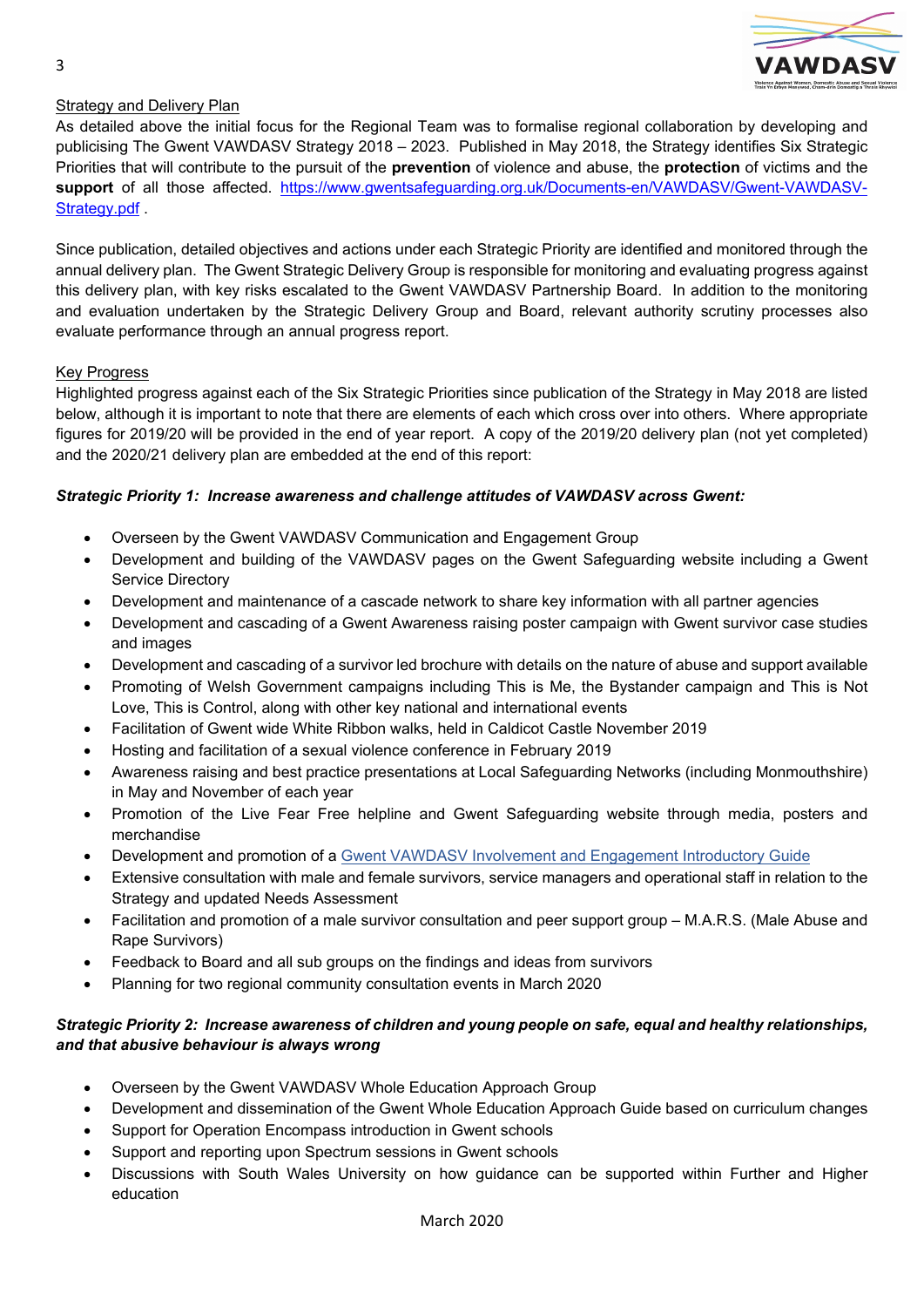

 Pilot project to train year 9 healthy relationship ambassadors in Gwent schools, including three Monmouthshire schools

# *Strategic Priority 3: Increased focus on holding perpetrators to account and provide opportunities to change their behaviour based around victim safety*

- Overseen by a recently formed Gwent VAWDASV Perpetrator Group
- Publication of the Mapping VAWDASV Perpetrator Services Across Gwent (Miles 2018) report
- Successfully received additional Welsh Government funding in 2018/19 and 2019/20 to spot purchase additional perpetrator interventions
- Sharing and promotion of Welsh Government Perpetrator Service Standards to all key stakeholders, including commissioners
- Promotion of Gwent Perpetrator programmes to professionals and Gwent citizens
- Developing a Gwent Action Plan to meet recently published Welsh Government Guidance for Public Bodies
- Involvement in the review of Specialist Domestic Violence Court (SDVC)
- Cross-sharing of information and priorities with the Criminal Justice Board, SDVC and all key stakeholders
- Sharing Welsh Government best practice and task and finish group progress with Gwent partners
- Developing a referral pathway for perpetrators in Gwent

# *Strategic Priority 4: Make early intervention and prevention a priority*

- Shared oversight by the DHR Planning Group and the MARAC (Multi Agency Risk Assessment Conference) Steering Group
- Early intervention and prevention is articulated for each strategic priority throughout the Delivery Plan and ensures a focus on the whole VAWDASV agenda and all protected characteristics.
- Development of a DH-APR (Domestic Homicide-Adult Practice Review) process to improve DHR processes for families and learning across Gwent with support and agreement from Welsh Government and the Home office. Piloted successful in Monmouthshire.
- Facilitated training sessions for Chair and Panel members for DHR and Adult and Child Practice Reviews
- Development and sharing of a thematic review of Gwent published DHRs
- Development and achievement of a Gwent MARAC action plan based on a SafeLives report from 2017
- Facilitation of MARAC Chair and conference member training
- Partnership funding of a MARAC Coordinator to improve quality and consistency across Gwent
- During 2018/19 the Gwent Registered Social Landlords' Group launched their Free from Fear web portal which is aimed at professionals working in housing to recognise and support those who may be experiencing domestic abuse. The Free From Fear portal is highlighted as an example of partnership working across the Region and was successful in being awarded the Pat Chown Capturing Creativity Award.

# *Strategic Priority 5: Relevant professionals are trained to provide effective, timely and appropriate responses to victims*

- Overseen by the Gwent VAWDASV Training Sub Group
- Monitoring and reporting of Group 1, 2 and 3 of the Welsh Government VAWDASV National Training Framework
- Liaising and supporting Monmouthshire County Council to develop a training needs analysis and plan to meet Welsh Government requirements
- Working with Monmouthshire County Council and the specialist sector to deliver Group 2 and 3 training to practitioners across Monmouthshire
- Supporting Monmouthshire County Council with quarterly Welsh Government reports on NTF compliance
- Working with Monmouthshire to develop different methods to support compliance with training plans and share best practice and achievement solutions, including the creation of non-active email accounts for education staff in Monmouthshire
- Early adopter site for 'Ask and Act' training, positively influencing improvements in all aspects of policy and delivery
- Providing support to other areas of Wales on the roll out of the NTF across all areas